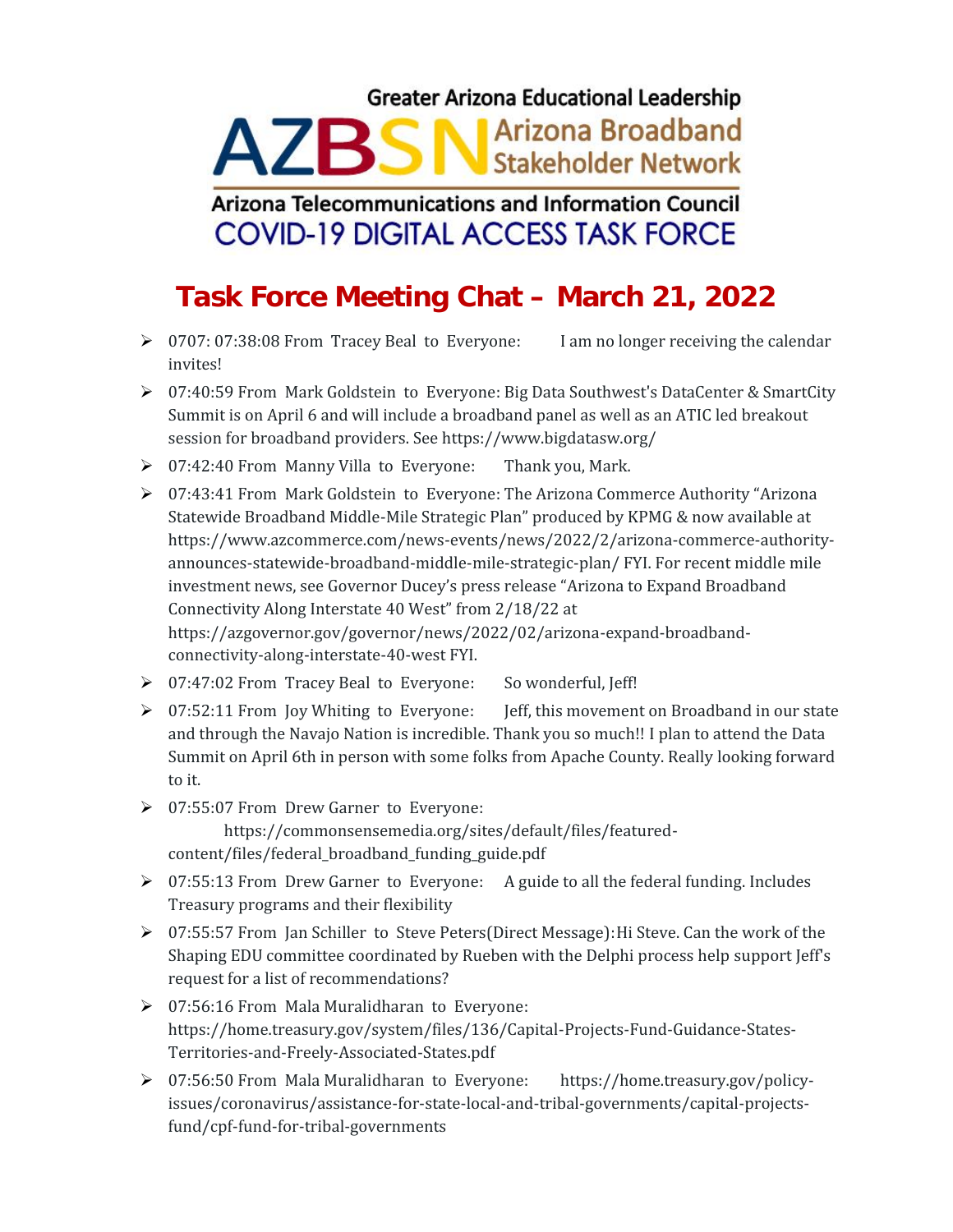- ▶ 07:59:18 From Fernando Roman to Everyone: Thank you for posting these links
- $\triangleright$  08:00:53 From Drew Garner to Everyone: Mark/Jeff, have you worked with GeoPartners before on mapping?
- $\triangleright$  08:02:24 From Lindsay Dietz to Everyone: Please count me in to support you @Jeff and @Erin
- 08:06:34 From Mark Goldstein to Everyone: To Drew Garner's question, I haven't worked with GeoPartners (London based) before. In the last mapping cycle we used TerraSystems SW (https://www.terrasw.com/) out of Tucson. I'm thinking we don't as much need core mapping services like GeoPartners provides as much as a rich set of data sources to overlay with internal mapping capabilities. My \$.02.
- $\geq 08:07:32$  From Steve Peters to Tracey Beal(Direct Message): Tracy please check your spam filter and search your emails. If you didn't get it please let me know
- ▶ 08:07:44 From Drew Garner to Everyone: Thanks Mark
- $\geq 08:10:26$  From Jeff Sobotka to Everyone: Drew, we had Paul Deming and team from Geo Partners on our mapping team call a week ago Friday. Great product but very \$\$\$
- $\geq 08:11:26$  From Erin Carr-Jordan to Everyone:  $+1$  to that, Kirk
- > 08:11:32 From Erin Carr-Jordan to Everyone: Thank you, Mala
- $\geq 08:12:26$  From kirk busch to Everyone: Love the kids in the background Mala ... This is WHY WE DO THIS!
- 08:13:38 From Erin Carr-Jordan to Everyone: Nice to see you, Lea!
- ▶ 08:14:06 From Mark Goldstein to Everyone: Here's a good recent article from Government Technology "Digital Equity Takes Center Stage in U.S. Cities Post COVID" at https://www.govtech.com/civic/digital-equity-takes-center-stage-in-u-s-cities-post-covid FYI.
- $\geq 08:15:33$  From Jeff Sobotka to Everyone: Lea, thank you for speaking at the Navajo Broadband Summit on Friday. Much appreciated and some valuable info!
- $\geq 08:15:38$  From Erin Carr-Jordan to Everyone: Cindy is doing great work.
- $\triangleright$  08:15:53 From Drew Garner to Everyone: Great update Cindy, thank you
- 08:17:48 From Tracey Beal to Everyone: Thank you for your work, Cindy!
- 08:19:46 From Tracey Beal to Everyone: Such good points, Mala!
- ▶ 08:20:18 From Cindy Hogan to Everyone: ACP Media and Resource Tool Kit
- https://drive.google.com/drive/folders/1ThfSMSSyydZt5uPX-xhtAWK9XHwvVC3H
- $\geq 08:20:46$  From Cindy Hogan to Everyone: Older Adults Digital Inclusion Meetings: Phone 520-891-1285 Email cindyhogan333@gmail.com
- $\triangleright$  08:21:19 From Cindy Hogan to Everyone: NDIA Digital Equity Act Funding Timeline
- ▶ 08:21:30 From Drew Garner to Everyone: Thanks Cindy, how are you distributing this material?
- ▶ 08:23:07 From Sophia Braham to Everyone: Go ahead!
- ▶ 08:24:12 From Jeff Sobotka to Everyone: I need to drop at 8:30 for a meeting. I can be contacted by email JeffS@AZCommerce.com or cell/text 602-432-0004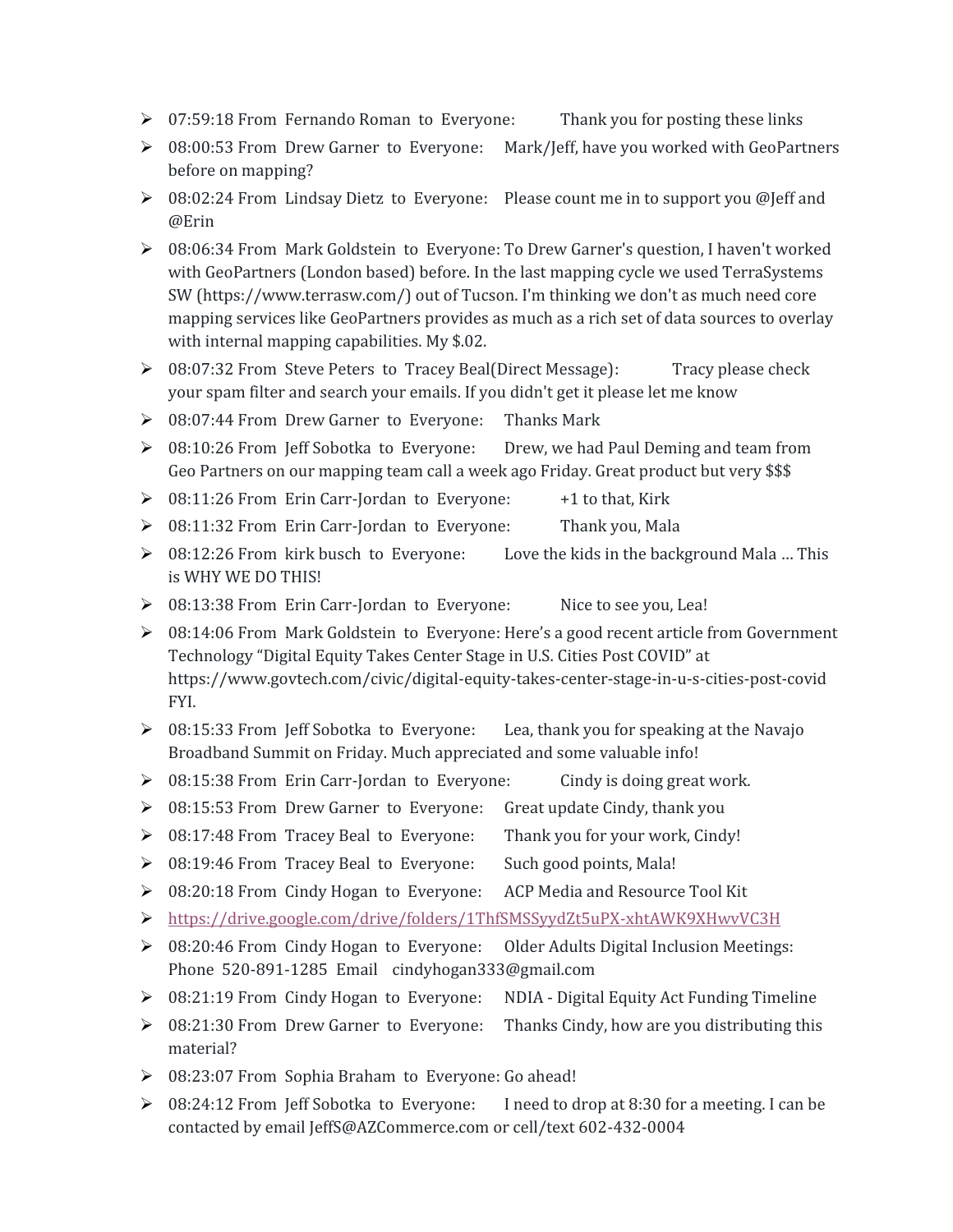- $\triangleright$  08:26:16 From Tracey Beal to Everyone: I am excited to hear the results, Kelly!
- ▶ 08:26:43 From Erin Carr-Jordan to Everyone: Exciting!
- $\triangleright$  08:27:57 From Erin Carr-Jordan to Everyone: Nice to see you again, Drew.
- $\triangleright$  08:28:39 From Joy Whiting to Everyone: I have to leave for another meeting. Thanks for great information!
- 08:28:43 From Erin Carr-Jordan to Everyone: I need to hop off for another call. Thanks for a fantastic meeting everyone.
- 08:29:44 From Mauricio Orozco to Everyone: WIC https://www.azdhs.gov/prevention/azwic/families/index.php#how-wic-helps
- $\geq 08:30:27$  From Tracey Beal to Everyone: Need to hop off for my next meeting! Great hearing all of the wonderful progress!
- 08:31:10 From Robert Alvarado to Steve Peters(Direct Message): Hello Steve, need to head to next meeting will call you later today. Have a great day.
- ▶ 08:31:38 From Manny Villa to Steve Peters(Direct Message): Steve, leaving the meeting early today... I have an E-Rate meeting for a couple of projects.
- $\triangleright$  08:31:42 From Manny Villa to Steve Peters(Direct Message): Thank you.
- $\triangleright$  08:32:20 From Mala Muralidharan to Everyone: ECF -Arizona so far has been approved for is \$ 134,866,417
- 08:32:39 From Manny Villa to Everyone: Leaving the meeting early today... I have an E- Rate meeting. Thank you all!
- ▶ 08:33:05 From Mauricio Orozco to Everyone: Hi Drew- Have you reached out to Cover Arizona? http://coveraz.org/about/
- 08:34:06 From Drew Garner to Everyone: dgarner@commonsense.org
- $\geq 08:35:58$  From Mala Muralidharan to Everyone: Drew a fantastic approach to reach the people on WIC or other SNAP programs. It is hard to get a list but partnering with the administration to get the word out is great!
- $\triangleright$  08:37:18 From Mala Muralidharan to Everyone: Pima County is trying to get the word out about ACP through water bills and electricity bills using the media kit on https://connect-arizona.com
- 08:37:49 From Jan Schiller to Everyone: Amazing collaboration and progress!
- 08:37:58 From Drew Garner to Everyone: Illana Lowery, our AZ director
- $\triangleright$  08:38:22 From Karla Morales to Everyone: Thanks everyone! Great meeting
- ▶ 08:38:27 From Jan Schiller to Everyone: Yes.
- ▶ 08:38:28 From Karla Morales to Everyone: Have a great week!
- $\triangleright$  08:38:34 From Sophia Braham to Everyone: I have not been getting the calendar invites
- ▶ 08:38:36 From Heather Floyd to Everyone: I just checked and yes I have invites through May
- ▶ 08:38:41 From Roni Singh to Everyone: Yes, I did
- ▶ 08:38:43 From Fernando Roman to Everyone: no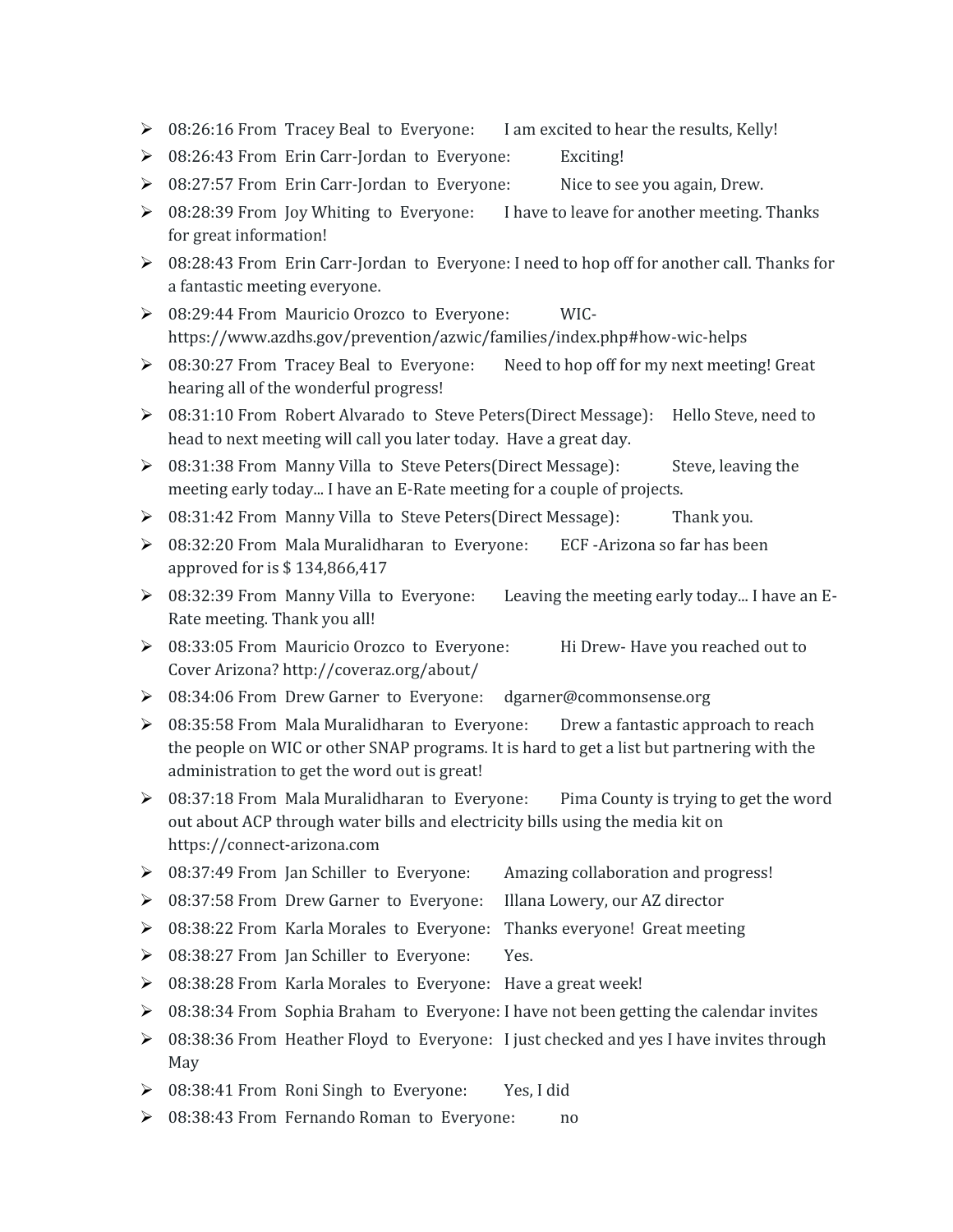- 08:38:44 From Sophia Braham to Everyone: please change my email to sophia.braham@azed.gov
- $\triangleright$  08:39:19 From Cheryl Mango-Paget to Everyone: I have the calendar invites but do not receive the weekly announcements. Cheryl
- ▶ 08:39:21 From Roni Singh to Everyone: Thank you you as well
- $\geq 08:40:52$  From Mala Muralidharan to Steve Peters(Direct Message): I have a calendar invite for a recurring meeting but not the weekly meeting annoucement
- 08:42:56 From Will McCullen to Everyone: Don't ask me. I use System 76.
- 08:43:31 From Mala Muralidharan to Steve Peters(Direct Message): COSTCO I vote
- 08:43:53 From Heather Floyd to Everyone: HB 2678 State Broadband Office, still needs a Senate Vote then on to the Governor
- 08:44:18 From Fernando Roman to Everyone: Thank you
- ▶ 08:46:56 From Mark Goldstein to Everyone: Steve, why don't you stop sharing so we can see more of each other.
- ▶ 08:47:09 From michael cohen to Everyone: The Costco concierge service is lifetime for the laptop for the Costco member.
- ▶ 08:53:52 From Paul Ross to Everyone: We help each other.
- 08:54:56 From Will McCullen to Everyone: https://pima.edu/academics programs/degrees-certificates/business-it-hospitality/computer-info-systems/index.html
- $\triangleright$  08:56:50 From Paul Ross to Everyone: @Will, no bitcoin mining allowed?
- ▶ 08:56:58 From kirk busch to Everyone: lol
- $\triangleright$  08:59:05 From Mala Muralidharan to Everyone: Bye have to hop off ...Paul you mentioned E-rate? Did you have a question.
- 09:00:39 From Mala Muralidharan to Everyone: mala@azlibrary.gov
- $\triangleright$  09:01:03 From Paul Ross to Everyone: @Mala, a need for flexibility, a change in rules.
- 09:01:39 From Mala Muralidharan to Everyone: Please send me an e-mail or call 480- 221-5120.
- ▶ 09:02:06 From Paul Ross to Everyone: @Mala, will do.
- $\triangleright$  09:02:17 From Mala Muralidharan to Everyone: I am on the National e-rate task force and am happy to raise any issues
- 09:02:31 From Mala Muralidharan to Everyone: Thanks Paul
- ▶ 09:02:51 From Mala Muralidharan to Everyone: I was about to hop off but I will stay and listen to paul
- ▶ 09:05:46 From Mala Muralidharan to Everyone: Great point! This is a hot topic ... under discussion with FCC.
- $\geq$  09:06:35 From Will McCullen to Everyone: https://pima.csod.com/ux/ats/careersite/8/home/requisition/1496?c=pima